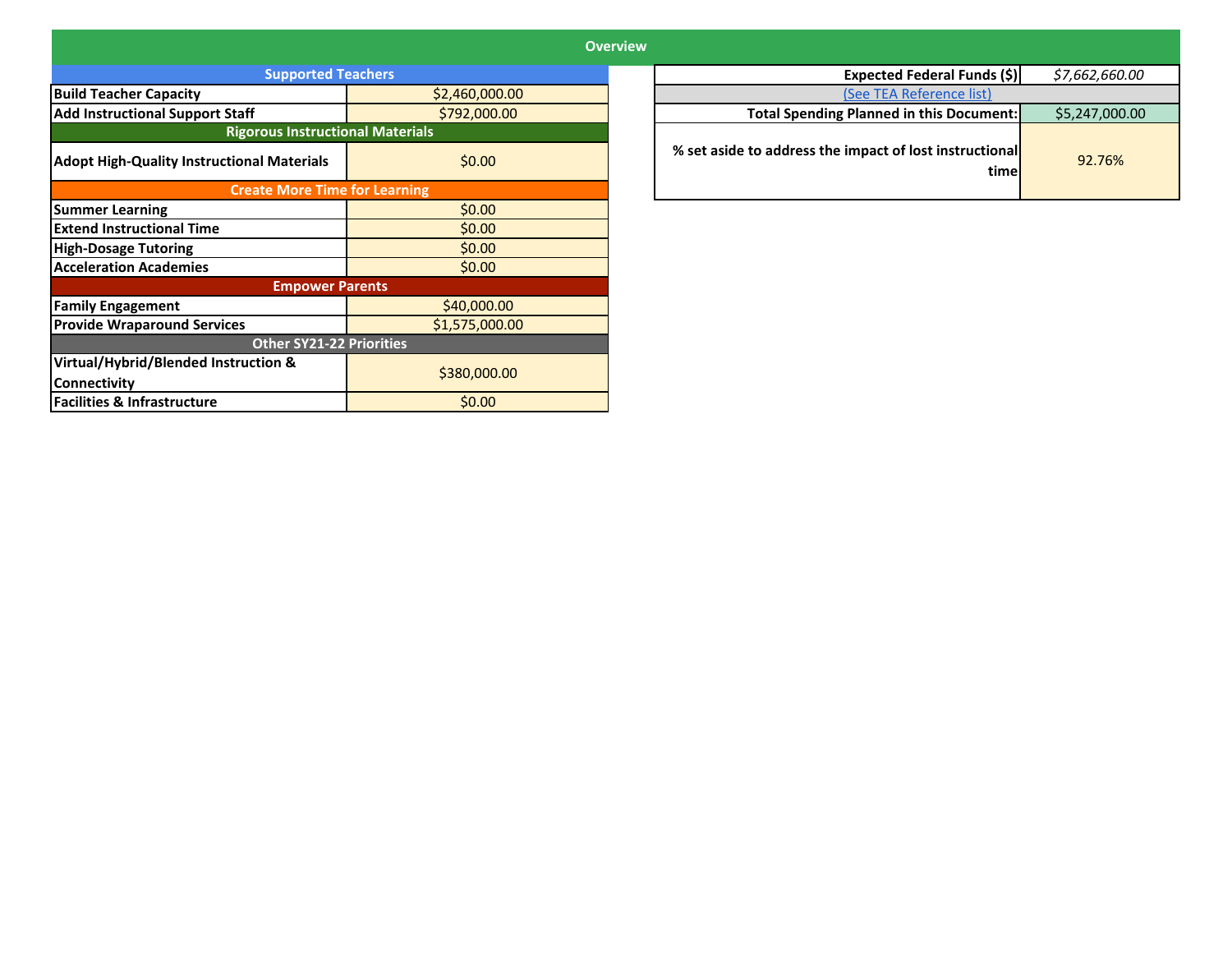|                     |                                                                                                                                    | <b>CURRENT STATE ASSESSMENT</b>                                                            |                |                                   |                          |                     |                     |                       |  |
|---------------------|------------------------------------------------------------------------------------------------------------------------------------|--------------------------------------------------------------------------------------------|----------------|-----------------------------------|--------------------------|---------------------|---------------------|-----------------------|--|
|                     |                                                                                                                                    |                                                                                            |                | Is this present at my school/LEA? |                          |                     |                     |                       |  |
|                     | <b>Learning Acceleration Strategy</b>                                                                                              | <b>System Readiness Reflection</b>                                                         | Yes            | No                                | Somewhat                 | <b>Current Need</b> | <b>Effort Level</b> | <b>Priority Level</b> |  |
|                     |                                                                                                                                    | Do students have explicit, systematic practice with Foundational Skills?                   | □              | □                                 | $\checkmark$             |                     |                     |                       |  |
|                     |                                                                                                                                    |                                                                                            | $\overline{v}$ | $\Box$                            | $\Box$                   |                     |                     |                       |  |
|                     | Implement Key Components of                                                                                                        | Does our current approach to literacy include opportunities for students to read, write,   |                |                                   |                          |                     |                     |                       |  |
|                     | <b>Effective Instruction in Reading</b>                                                                                            | and speak about both literary and informational grade-level texts?                         |                |                                   |                          | Low                 | In Place            | In Place              |  |
|                     | Language Arts                                                                                                                      | Do we have embedded literacy assessments that drive instruction?                           | ☑              | П                                 | □                        |                     |                     |                       |  |
|                     |                                                                                                                                    | Are teachers trained in delivering research-based literacy instruction? Is that training   | $\Box$         | □                                 | $\overline{a}$           |                     |                     |                       |  |
|                     |                                                                                                                                    | translating to effective practice?                                                         |                |                                   |                          |                     |                     |                       |  |
|                     |                                                                                                                                    |                                                                                            |                |                                   |                          |                     |                     |                       |  |
|                     |                                                                                                                                    | Does our current approach to math include a strategic progression of concepts, not         | $\Box$         | □                                 | $\overline{\leq}$        |                     |                     |                       |  |
|                     |                                                                                                                                    | just isolated skills?                                                                      |                |                                   |                          |                     |                     |                       |  |
|                     | Implement Key Components of                                                                                                        | Does our approach emphasize mastery of conceptual understanding prior to moving to         | $\Box$         | □                                 | $\overline{\mathcal{L}}$ |                     |                     |                       |  |
|                     | Capcity to.<br><b>Effective Instruction in Math</b>                                                                                | procedural fluency and applications?                                                       | ☑              | □                                 | □                        | Low                 | In Place            | In Place              |  |
|                     |                                                                                                                                    | Do we have embedded math assessments that drive instruction?                               | $\Box$         | $\overline{\mathcal{L}}$          | $\Box$                   |                     |                     |                       |  |
|                     | <b>Build Teacher</b>                                                                                                               | Are teachers trained in delivering research-based math instruction? Is that training       |                |                                   |                          |                     |                     |                       |  |
|                     |                                                                                                                                    | translating to effective practice?                                                         |                |                                   |                          |                     |                     |                       |  |
| Supported Teachers  |                                                                                                                                    | Do we have a plan to collect student-level data on prerequisite skill gaps?                | □              | □                                 | ⊡                        |                     |                     |                       |  |
|                     |                                                                                                                                    | Do we have enough time and flexiblity in our schedule and staffing model to allow for      | П              | ☑                                 | $\Box$                   |                     |                     |                       |  |
|                     |                                                                                                                                    | strategic pre-teaching?                                                                    |                |                                   |                          |                     | High                | <b>Top Priority</b>   |  |
|                     | Deliver Interventions and                                                                                                          | Do we have instructional materials aligned to prerequisite skill gaps that teachers can    | $\Box$         | $\Box$                            | $\overline{\mathcal{L}}$ |                     |                     |                       |  |
|                     | Individualized Supports (e.g. Just-in-<br>Time Intervention, Differentiation,<br>Scaffolding, and Small Group/1:1<br>Intervention) | use for pre-teaching or interventions?                                                     |                |                                   |                          | High                |                     |                       |  |
|                     |                                                                                                                                    |                                                                                            | □              | ⊡                                 | □                        |                     |                     |                       |  |
|                     |                                                                                                                                    | Do we have a clear set of researched-based differentiation/scaffolding strategies (e.g.,   |                |                                   |                          |                     |                     |                       |  |
|                     |                                                                                                                                    | leveled texts and questioning) that teachers know how to implement?                        |                |                                   |                          |                     |                     |                       |  |
|                     |                                                                                                                                    | Do we have a plan in place to monitor student progress and the effectiveness of            | □              | ☑                                 | □                        |                     |                     |                       |  |
|                     |                                                                                                                                    | intervention programs?                                                                     |                |                                   |                          |                     |                     |                       |  |
|                     |                                                                                                                                    |                                                                                            | □              | $\Box$                            | $\overline{\mathcal{L}}$ |                     |                     |                       |  |
|                     |                                                                                                                                    | Do we have additional staff who could be reassigned to support student interventions?      |                |                                   |                          |                     |                     |                       |  |
|                     |                                                                                                                                    | Have we historically been able to find and hire high-quality paraeducators and             | □              | □                                 | $\overline{\mathcal{L}}$ |                     |                     |                       |  |
|                     |                                                                                                                                    | interventionists?                                                                          |                |                                   |                          |                     |                     |                       |  |
|                     | <b>Add Instructional Support Staff</b>                                                                                             |                                                                                            |                |                                   |                          | High                | High                | <b>Top Priority</b>   |  |
|                     |                                                                                                                                    | Do we have a system in place for training and coaching instructional support staff?        | □              | $\Box$                            | ⊡                        |                     |                     |                       |  |
|                     |                                                                                                                                    | Have teachers been trained on how to utilize instructional support staff in their          | □              | ☑                                 | □                        |                     |                     |                       |  |
|                     |                                                                                                                                    | classrooms?                                                                                |                |                                   |                          |                     |                     |                       |  |
|                     |                                                                                                                                    |                                                                                            |                |                                   |                          |                     |                     |                       |  |
|                     |                                                                                                                                    |                                                                                            | □              | □                                 | ☑                        |                     |                     |                       |  |
|                     |                                                                                                                                    | Have we adopted materials across all grade levels and subject areas that are               |                |                                   |                          |                     |                     |                       |  |
|                     |                                                                                                                                    | considered high quality by the Texas Resource Review (TRR) (i.e. Full coverage of TEKS     |                |                                   |                          |                     |                     |                       |  |
|                     |                                                                                                                                    | and ELPS and rated 80% or above in the 3 essential rubric domains)?                        |                |                                   |                          |                     |                     |                       |  |
|                     |                                                                                                                                    | If our instructional materials have not been externally rated, do TRR Rubrics indicate     | □              | □                                 | $\overline{\mathcal{L}}$ |                     |                     |                       |  |
|                     | Ensure that all students have access to high                                                                                       | that they are high quality?                                                                |                |                                   |                          |                     |                     |                       |  |
|                     | quality instructional materials                                                                                                    | Do our instructional materials support all learners, including students with disabilities, | □              | □                                 | $\overline{\mathcal{L}}$ | <b>Medium</b>       | <b>Medium</b>       | <b>Top Priority</b>   |  |
|                     |                                                                                                                                    | English Learners, and students identified as gifted and talented?                          |                |                                   |                          |                     |                     |                       |  |
|                     |                                                                                                                                    | Are teachers adequately trained on those materials?                                        | □              | □                                 | $\overline{\mathcal{L}}$ |                     |                     |                       |  |
|                     |                                                                                                                                    | Are those materials currently implemented with fidelity?                                   | $\Box$         | □                                 | $\overline{\mathcal{L}}$ |                     |                     |                       |  |
| Rigorous Instructio |                                                                                                                                    |                                                                                            | П              | П                                 | $\overline{\phantom{0}}$ |                     |                     |                       |  |
|                     |                                                                                                                                    | Do we have formative and summative assessments in place aligned to these materials         |                |                                   |                          |                     |                     |                       |  |
|                     |                                                                                                                                    | that enable frequent progress monitoring toward grade-level mastery?                       |                |                                   |                          |                     |                     |                       |  |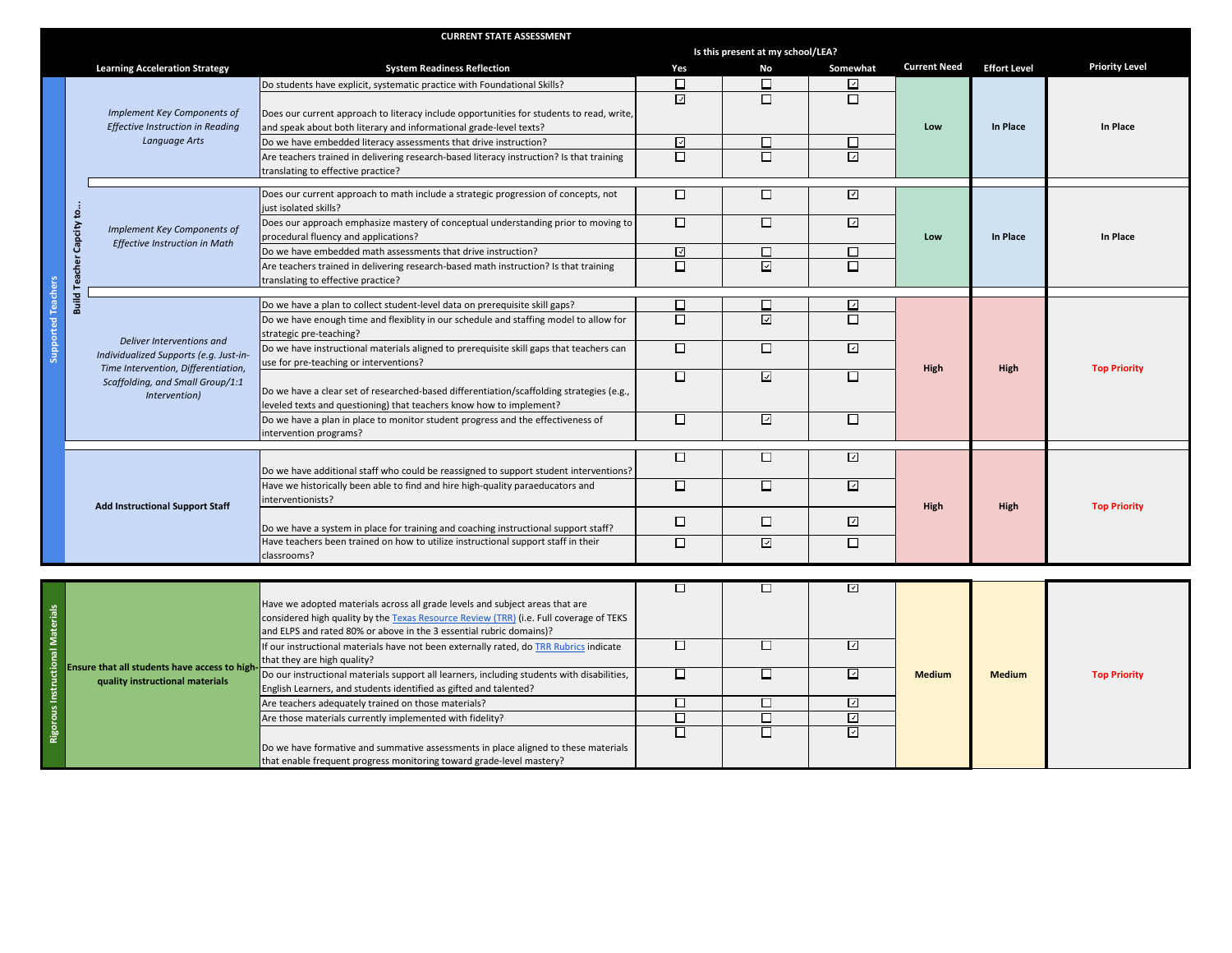|                        |                                              | <b>CURRENT STATE ASSESSMENT</b>                                                                                                                     |                          |        |                          |                                |                     |                       |                    |  |  |
|------------------------|----------------------------------------------|-----------------------------------------------------------------------------------------------------------------------------------------------------|--------------------------|--------|--------------------------|--------------------------------|---------------------|-----------------------|--------------------|--|--|
|                        |                                              | Is this present at my school/LEA?                                                                                                                   |                          |        |                          |                                |                     |                       |                    |  |  |
|                        | <b>Learning Acceleration Strategy</b>        | <b>System Readiness Reflection</b>                                                                                                                  | Yes                      | No     | Somewhat                 | <b>Current Need</b>            | <b>Effort Level</b> | <b>Priority Level</b> |                    |  |  |
|                        |                                              |                                                                                                                                                     |                          |        |                          |                                |                     |                       |                    |  |  |
|                        | <b>Provide Summer Learning Opportunities</b> | Do we have the physical space, financial resources, and time necessary to provide<br>summer programming?                                            | $\overline{L}$           | □      | □                        |                                |                     |                       |                    |  |  |
|                        |                                              | Do we have qualified staff who are able and willing to support learning during the<br>summer?                                                       | $\overline{\mathcal{L}}$ | □      | □                        | Low                            | Low                 | <b>Maybe Later</b>    |                    |  |  |
|                        |                                              | Do we have a clear vision and plan for how summer learning time will increase<br>students' readiness for the school year?                           | $\Box$                   | П      | $\overline{ }$           |                                |                     |                       |                    |  |  |
|                        |                                              | Is there demand from families for summer programs?                                                                                                  | $\Box$                   | □      | $\overline{\mathcal{L}}$ |                                |                     |                       |                    |  |  |
|                        |                                              | Do we have access to the financial resources and physical space necessary to extend                                                                 | $\overline{\mathcal{L}}$ | □      | □                        |                                | Low<br>Low          |                       |                    |  |  |
|                        |                                              | instructional time by lengthening the day or year?<br>Do we have access to qualified staff who could support learning during that extended<br>time? | □                        | $\Box$ | $\overline{\mathcal{L}}$ |                                |                     | <b>Maybe Later</b>    |                    |  |  |
| me for Learning        | <b>Extend Instructional Time</b>             | Do we have the leadership capacity to develop a clear vision and plan for a high impact<br>use of that time?                                        | $\overline{\mathcal{L}}$ | □      | □                        |                                |                     |                       |                    |  |  |
|                        |                                              | Do we have buy in from the family and community on the option of extended<br>instructional time?                                                    | $\Box$                   | □      | $\overline{z}$           |                                |                     |                       |                    |  |  |
|                        |                                              | Do we have high-quality materials that could be utilized by tutors?                                                                                 | □                        | □      | ☑                        |                                |                     |                       |                    |  |  |
| ð                      | <b>Provide High-Dosage Tutoring</b>          | Do we have adequate time in the schedule (or outside of school hours) to ensure<br>students engage in at least 3 sessions per week?                 | $\sqrt{ }$               | $\Box$ | $\Box$                   |                                | In Place            | In Place              |                    |  |  |
|                        |                                              | Do we have access to sufficient numbers of staff or volunteers to provide consistent<br>supports and resources to compensate them (if necessary)?   | $\Box$                   | $\Box$ | ⊡                        | In Place                       |                     |                       |                    |  |  |
|                        |                                              | Do we have the capacity to adequately train and monitor our tutoring corps?                                                                         | $\Box$                   | □      | ☑                        |                                |                     |                       |                    |  |  |
|                        | <b>Create Acceleration Academies</b>         | Do we have space in our schedule (holiday breaks, intersessions, weekends) to provide<br>additional instruction in a focus content area?            | $\Box$                   | □      | $\overline{\mathcal{L}}$ | Low                            |                     |                       |                    |  |  |
|                        |                                              | Do we have highly qualified teachers who could work in this setting and resources to<br>compensate them?                                            | $\Box$                   | $\Box$ | ☑                        |                                | Low                 |                       | <b>Maybe Later</b> |  |  |
|                        |                                              | Do we have high quality instructional materials to use in the academies?                                                                            | п                        | ☑      | □                        |                                |                     |                       |                    |  |  |
|                        |                                              | Do we have a sufficient need and interest from families for such a model?                                                                           |                          | П      | $\checkmark$             |                                |                     |                       |                    |  |  |
|                        |                                              |                                                                                                                                                     |                          |        |                          |                                |                     |                       |                    |  |  |
|                        |                                              | Do we have systems in place to ensure that every family has one primary point-of-<br>contact at the school (especially for secondary campuses)?     | □                        | □      | $\overline{z}$           |                                |                     | <b>Top Priority</b>   |                    |  |  |
|                        | <b>Engage Families</b>                       | Is there demand from families and the community for more contact and resources to<br>support learning at home?                                      | □                        | □      | $\overline{\mathcal{L}}$ | <b>Medium</b><br><b>Medium</b> |                     |                       |                    |  |  |
|                        |                                              | Have we ever provided training for parents to support their students at home?                                                                       | $\Box$                   | $\Box$ | $\overline{\mathbf{r}}$  |                                |                     |                       |                    |  |  |
| <b>Empower Parents</b> |                                              | Do we have translation resources and other supports to ensure that we can reach all<br>families?                                                    | ⊡                        | □      | □                        |                                |                     |                       |                    |  |  |
|                        |                                              | Do we have a plan in place to measure students' social, emotional, and mental health                                                                | ☑                        | □      | □                        |                                |                     |                       |                    |  |  |
|                        |                                              | needs?                                                                                                                                              | □                        | □      | ☑                        |                                |                     |                       |                    |  |  |
|                        | <b>Provide Wraparound Services</b>           | Do we have sufficient staff to meet students' needs, such as counselors, social workers,<br>and school psychologists?                               |                          |        |                          | High                           | High                | <b>Top Priority</b>   |                    |  |  |
|                        |                                              | Do we have access to resources (e.g. curriculum, technology) to support students'<br>social and emotional development?                              | $\Box$                   | $\Box$ | $\overline{\mathcal{L}}$ |                                |                     |                       |                    |  |  |
|                        |                                              | Is there time built into the school day for students to receive individualized<br>wraparound supports?                                              | □                        | □      | $\overline{\mathcal{L}}$ |                                |                     |                       |                    |  |  |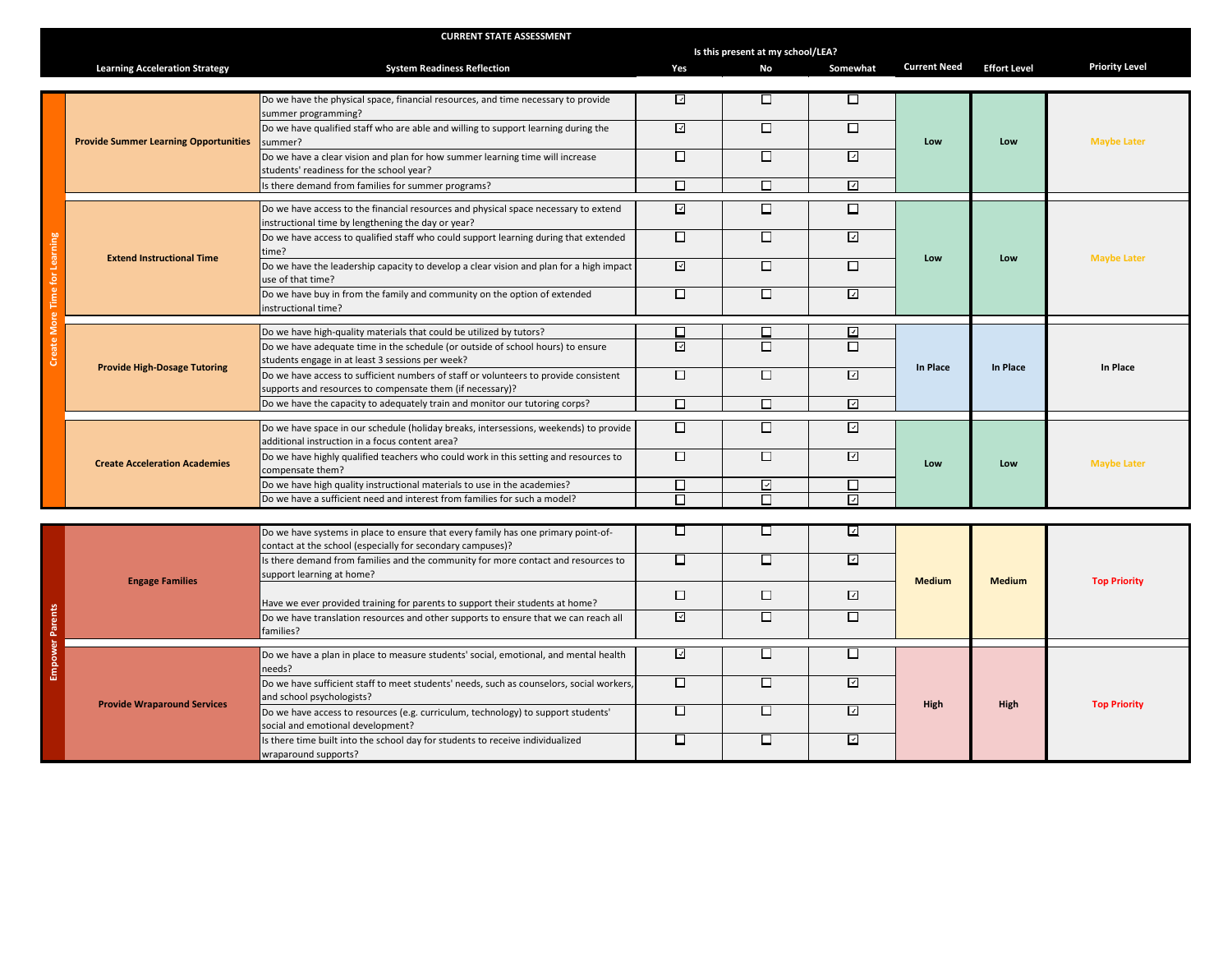|                                             |                                                                                                                                                                                                                                  |                   | <b>Estimated Amount</b><br>(\$) | Who will benefit from these strategies and improvements?<br>Use the optional Student Data Reflection on Tab 1 to help you<br>determine which campuses, grade levels, and content areas to<br>prioritize |                  |                                                          |  |
|---------------------------------------------|----------------------------------------------------------------------------------------------------------------------------------------------------------------------------------------------------------------------------------|-------------------|---------------------------------|---------------------------------------------------------------------------------------------------------------------------------------------------------------------------------------------------------|------------------|----------------------------------------------------------|--|
|                                             |                                                                                                                                                                                                                                  |                   |                                 | Campus(es)                                                                                                                                                                                              | Grade Level(s)   | <b>Content Area(s)</b>                                   |  |
| <b>Strategies for Learning Acceleration</b> |                                                                                                                                                                                                                                  |                   |                                 |                                                                                                                                                                                                         |                  |                                                          |  |
|                                             | Build teacher capacity to implement key components of effective instruction and deliver interventions &                                                                                                                          |                   | \$2,460,000.00                  |                                                                                                                                                                                                         |                  |                                                          |  |
| Personnel (FTE):                            | Will additional teachers or staff be needed to reduce class sizes, implement<br>interventions, or provide training?                                                                                                              | Yes               | \$2,460,000.00                  |                                                                                                                                                                                                         |                  | *Reading and Math                                        |  |
|                                             | Instructional Materials: Are additional instructional materials necessary to help teachers implement the key<br>components of effective instruction and/or interventions?                                                        | No                |                                 | Districtwide                                                                                                                                                                                            | All Grade Levels | Intervention<br>* Early Education<br>Gifted and Talented |  |
| Stipends:                                   | Are stipends needed to support training, coaching, or additional time for<br>collaboration?                                                                                                                                      | No                |                                 |                                                                                                                                                                                                         |                  | *Elementary and<br>Secondary ESL                         |  |
| Technology:                                 | Will additional technology be needed to implement effective core and supplemental<br>instruction?                                                                                                                                | No                |                                 |                                                                                                                                                                                                         |                  | *Bilingual                                               |  |
| <b>Operations:</b>                          | What impact will improvements to core insturction and targeted supports have on<br>operations, e.g. transportation, food, and facilities?                                                                                        | No                |                                 |                                                                                                                                                                                                         |                  |                                                          |  |
| Add instructional support staff             |                                                                                                                                                                                                                                  |                   | \$792,000.00                    |                                                                                                                                                                                                         |                  |                                                          |  |
| Personnel (FTE):                            | What additional staff will you hire to provide interventions or support differentition<br>and scaffolding in core courses?                                                                                                       | Yes               | \$792,000.00                    | All 5 Elementary<br>Campuses                                                                                                                                                                            | Kindergarten     | All core areas                                           |  |
| Stipends:                                   | Are stipends needed to support training, coaching, or additional time for<br>collaboration?                                                                                                                                      |                   |                                 |                                                                                                                                                                                                         |                  |                                                          |  |
| <b>Engage families</b>                      |                                                                                                                                                                                                                                  |                   | \$40,000.00                     |                                                                                                                                                                                                         |                  |                                                          |  |
|                                             | <b>Personnel (FTE):</b> Will additional staff be needed to implement new systems for family engagement<br>(e.g. a parent liason, staff for a family center, home visits coordinator)                                             | Yes               | \$40,000.00                     |                                                                                                                                                                                                         |                  |                                                          |  |
| Stipends:                                   | Are stipends needed to support outreach outside of school hours, or for training,<br>coaching, progress monitoring, etc.?                                                                                                        |                   |                                 |                                                                                                                                                                                                         |                  |                                                          |  |
|                                             | Technology: Will additional technology be needed to support family engagement?                                                                                                                                                   |                   |                                 |                                                                                                                                                                                                         |                  |                                                          |  |
| <b>Operations:</b>                          | Will transportation, food, or facilities be needed for family engagement (e.g. for a<br>family center, parent nights)?                                                                                                           |                   |                                 | Districtwide                                                                                                                                                                                            | All Grade Levels | Special Education                                        |  |
| Provide wraparound services                 |                                                                                                                                                                                                                                  |                   | \$1,575,000.00                  |                                                                                                                                                                                                         |                  |                                                          |  |
| Personnel (FTE):                            | Do you plan to hire additional counselors, mental health professionals, or other<br>student support personnel?                                                                                                                   | Yes               | \$1,575,000.00                  |                                                                                                                                                                                                         |                  |                                                          |  |
| <b>Instructional Materials:</b>             | Will you purchase new materials (e.g. social-emotional health curricula) to support<br>students' overall well-being?                                                                                                             | Yes, Leader in Me |                                 |                                                                                                                                                                                                         |                  |                                                          |  |
| Stipends:                                   | What stipends will be needed to support increased duties for teachers and support<br>staff?                                                                                                                                      |                   |                                 |                                                                                                                                                                                                         |                  |                                                          |  |
|                                             | Technology: Will you purchase technology to support students' overall well-being?                                                                                                                                                |                   |                                 |                                                                                                                                                                                                         |                  |                                                          |  |
| <b>Operations:</b>                          | What impact will wraparound services have on food, transportation, and facilities?                                                                                                                                               | No                |                                 | Districtwide                                                                                                                                                                                            | All Grade Levels |                                                          |  |
|                                             | Virtual, hybrid, or blended instruction and increased connectivity                                                                                                                                                               |                   | \$380,000.00                    |                                                                                                                                                                                                         |                  |                                                          |  |
| Personnel (FTE):                            | What additional teachers, administrators, and support staff will be needed to<br>implement virtual, hybrid, or blended learning?                                                                                                 |                   |                                 |                                                                                                                                                                                                         |                  |                                                          |  |
| <b>Instructional Materials</b>              | Will additional high-quality instructional materials be needed to support new<br>instructional models?                                                                                                                           |                   | \$380,000.00                    |                                                                                                                                                                                                         |                  |                                                          |  |
| Stipends:                                   | What stipends will be needed to support increased duties for teachers and support<br>staff?                                                                                                                                      |                   |                                 | Districtwide                                                                                                                                                                                            | $K-12$           | Reading and Math                                         |  |
|                                             | What additional technology will be needed to ensure instruction is high quality? Will<br>Technology: additional technology be necessary increase connectivitiy and ensure students can<br>engage with virtual materials at home? |                   |                                 |                                                                                                                                                                                                         |                  |                                                          |  |
| <b>Operations:</b>                          | What impact will virtual/hybrid instruction have on food, transportation, and<br>facilities?                                                                                                                                     |                   |                                 |                                                                                                                                                                                                         |                  |                                                          |  |
| Facilities & Infrastructure                 |                                                                                                                                                                                                                                  |                   | \$0.00                          |                                                                                                                                                                                                         |                  |                                                          |  |
|                                             | Facilities: What facilities improvements do you plan to make next year? E.g. Building<br>renovations, ventilation system upgrades, etc.                                                                                          | No                | \$0.00                          |                                                                                                                                                                                                         |                  |                                                          |  |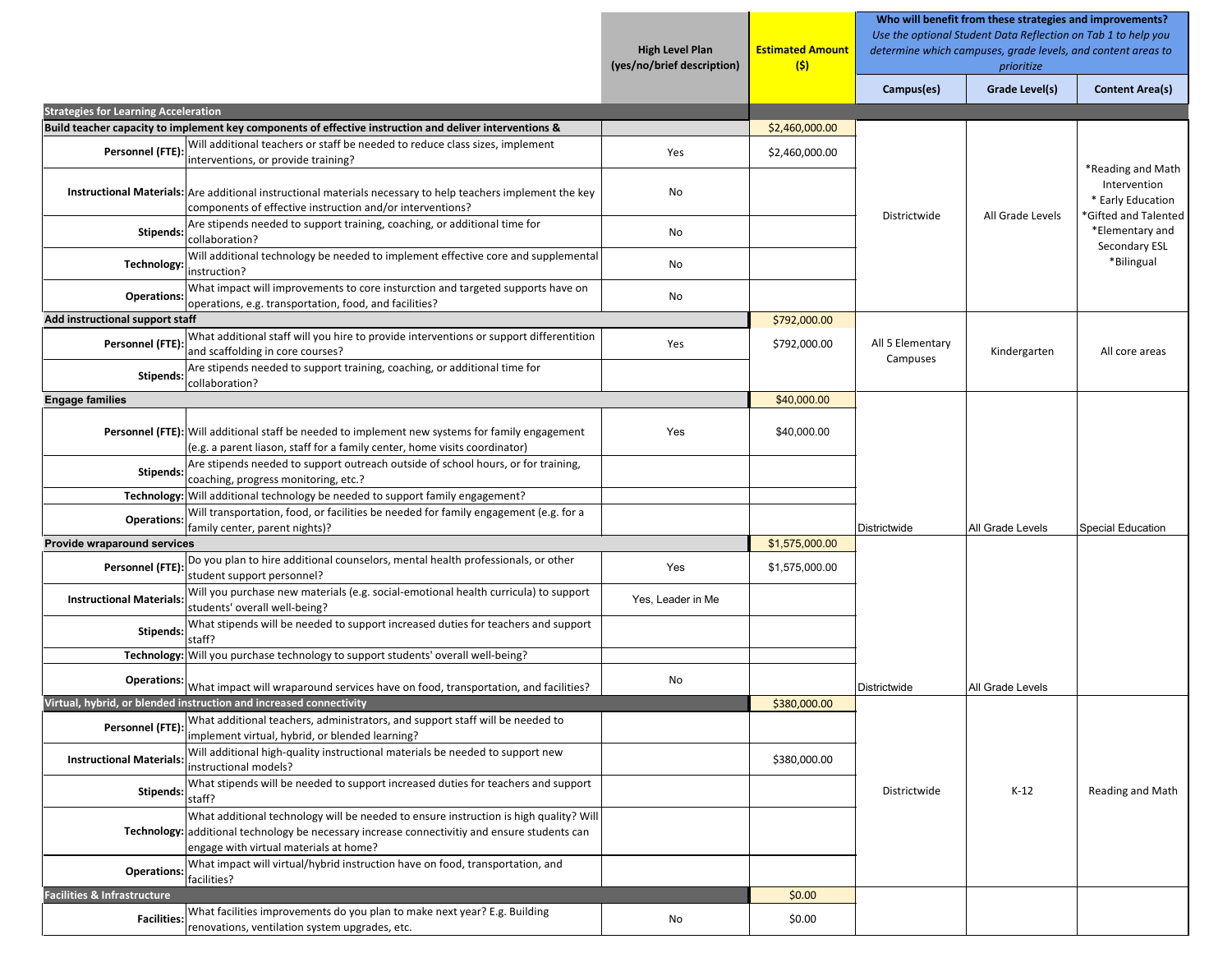| <b>Strategies for Learning Acceleration</b> |                                                                                                                                                                                                                                  | <b>High Level Plan</b><br>(yes/no/brief description) | <b>Estimated Amount</b><br>(s) | Do you plan to<br>sustain this work<br>beyond the life of<br>federal funds? | If yes/maybe, describe what funding<br>sources you will use to sustain this<br>work in the long-term.   |
|---------------------------------------------|----------------------------------------------------------------------------------------------------------------------------------------------------------------------------------------------------------------------------------|------------------------------------------------------|--------------------------------|-----------------------------------------------------------------------------|---------------------------------------------------------------------------------------------------------|
|                                             | Build teacher capacity to implement key components of effective instruction and deliver interventions &                                                                                                                          |                                                      | \$2,460,000.00                 |                                                                             |                                                                                                         |
|                                             | Will additional teachers or staff be needed to reduce class sizes, implement                                                                                                                                                     |                                                      |                                |                                                                             |                                                                                                         |
| Personnel (FTE):                            | interventions, or provide training?                                                                                                                                                                                              | Yes                                                  | \$2,460,000.00                 |                                                                             |                                                                                                         |
|                                             | Instructional Materials: Are additional instructional materials necessary to help teachers implement the key<br>components of effective instruction and/or interventions?                                                        | No                                                   |                                | Maybe                                                                       | With districtwide growth we would<br>like to sustain this work through the                              |
| Stipends:                                   | Are stipends needed to support training, coaching, or additional time for<br>collaboration?                                                                                                                                      | No                                                   |                                |                                                                             | general fund, if possible                                                                               |
| Technology:                                 | Will additional technology be needed to implement effective core and supplemental<br>instruction?                                                                                                                                | No                                                   |                                |                                                                             |                                                                                                         |
| <b>Operations:</b>                          | What impact will improvements to core insturction and targeted supports have on<br>operations, e.g. transportation, food, and facilities?                                                                                        | No                                                   |                                |                                                                             |                                                                                                         |
| Add instructional support staff             |                                                                                                                                                                                                                                  |                                                      | \$792,000.00                   |                                                                             |                                                                                                         |
| Personnel (FTE):                            | What additional staff will you hire to provide interventions or support differentition<br>and scaffolding in core courses?                                                                                                       | Yes                                                  | \$792,000.00                   | Maybe                                                                       | With districtwide growth we would<br>like to sustain this work through the                              |
| <b>Stipends:</b>                            | Are stipends needed to support training, coaching, or additional time for<br>collaboration?                                                                                                                                      |                                                      |                                |                                                                             | general fund, if possible                                                                               |
| <b>Engage families</b>                      |                                                                                                                                                                                                                                  |                                                      | \$40,000.00                    |                                                                             |                                                                                                         |
|                                             | Personnel (FTE): Will additional staff be needed to implement new systems for family engagement<br>(e.g. a parent liason, staff for a family center, home visits coordinator)                                                    | Yes                                                  | \$40,000.00                    |                                                                             | With districtwide growth we would like<br>to sustain this work through the<br>general fund, if possible |
| <b>Stipends:</b>                            | Are stipends needed to support outreach outside of school hours, or for training,<br>coaching, progress monitoring, etc.?                                                                                                        |                                                      |                                | Maybe                                                                       |                                                                                                         |
|                                             | Technology: Will additional technology be needed to support family engagement?                                                                                                                                                   |                                                      |                                |                                                                             |                                                                                                         |
| <b>Operations:</b>                          | Will transportation, food, or facilities be needed for family engagement (e.g. for a<br>family center, parent nights)?                                                                                                           |                                                      |                                |                                                                             |                                                                                                         |
| Provide wraparound services                 |                                                                                                                                                                                                                                  |                                                      | \$1,575,000.00                 |                                                                             |                                                                                                         |
| Personnel (FTE):                            | Do you plan to hire additional counselors, mental health professionals, or other<br>student support personnel?                                                                                                                   | Yes                                                  | \$1,575,000.00                 |                                                                             |                                                                                                         |
| <b>Instructional Materials:</b>             | Will you purchase new materials (e.g. social-emotional health curricula) to support<br>students' overall well-being?                                                                                                             | Yes, Leader in Me                                    |                                |                                                                             | With districtwide growth we would like<br>to sustain this work through the                              |
| <b>Stipends:</b>                            | What stipends will be needed to support increased duties for teachers and support<br>staff?                                                                                                                                      |                                                      |                                | Maybe                                                                       | general fund, if possible                                                                               |
|                                             | Technology: Will you purchase technology to support students' overall well-being?                                                                                                                                                |                                                      |                                |                                                                             |                                                                                                         |
| <b>Operations:</b>                          | What impact will wraparound services have on food, transportation, and facilities?                                                                                                                                               | No                                                   |                                |                                                                             |                                                                                                         |
|                                             | Virtual, hybrid, or blended instruction and increased connectivity                                                                                                                                                               |                                                      | \$380,000.00                   |                                                                             |                                                                                                         |
| Personnel (FTE):                            | What additional teachers, administrators, and support staff will be needed to<br>implement virtual, hybrid, or blended learning?                                                                                                 |                                                      |                                |                                                                             |                                                                                                         |
| <b>Instructional Materials:</b>             | Will additional high-quality instructional materials be needed to support new<br>instructional models?                                                                                                                           |                                                      | \$380,000.00                   |                                                                             |                                                                                                         |
| <b>Stipends:</b>                            | What stipends will be needed to support increased duties for teachers and support<br>staff?                                                                                                                                      |                                                      |                                | No                                                                          |                                                                                                         |
|                                             | What additional technology will be needed to ensure instruction is high quality? Will<br>Technology: additional technology be necessary increase connectivitiy and ensure students can<br>engage with virtual materials at home? |                                                      |                                |                                                                             |                                                                                                         |
| <b>Operations:</b>                          | What impact will virtual/hybrid instruction have on food, transportation, and<br>facilities?                                                                                                                                     |                                                      |                                |                                                                             |                                                                                                         |
| <b>Facilities &amp; Infrastructure</b>      |                                                                                                                                                                                                                                  |                                                      | \$0.00                         |                                                                             |                                                                                                         |
| <b>Facilities:</b>                          | What facilities improvements do you plan to make next year? E.g. Building<br>renovations, ventilation system upgrades, etc.                                                                                                      | No                                                   | \$0.00                         |                                                                             |                                                                                                         |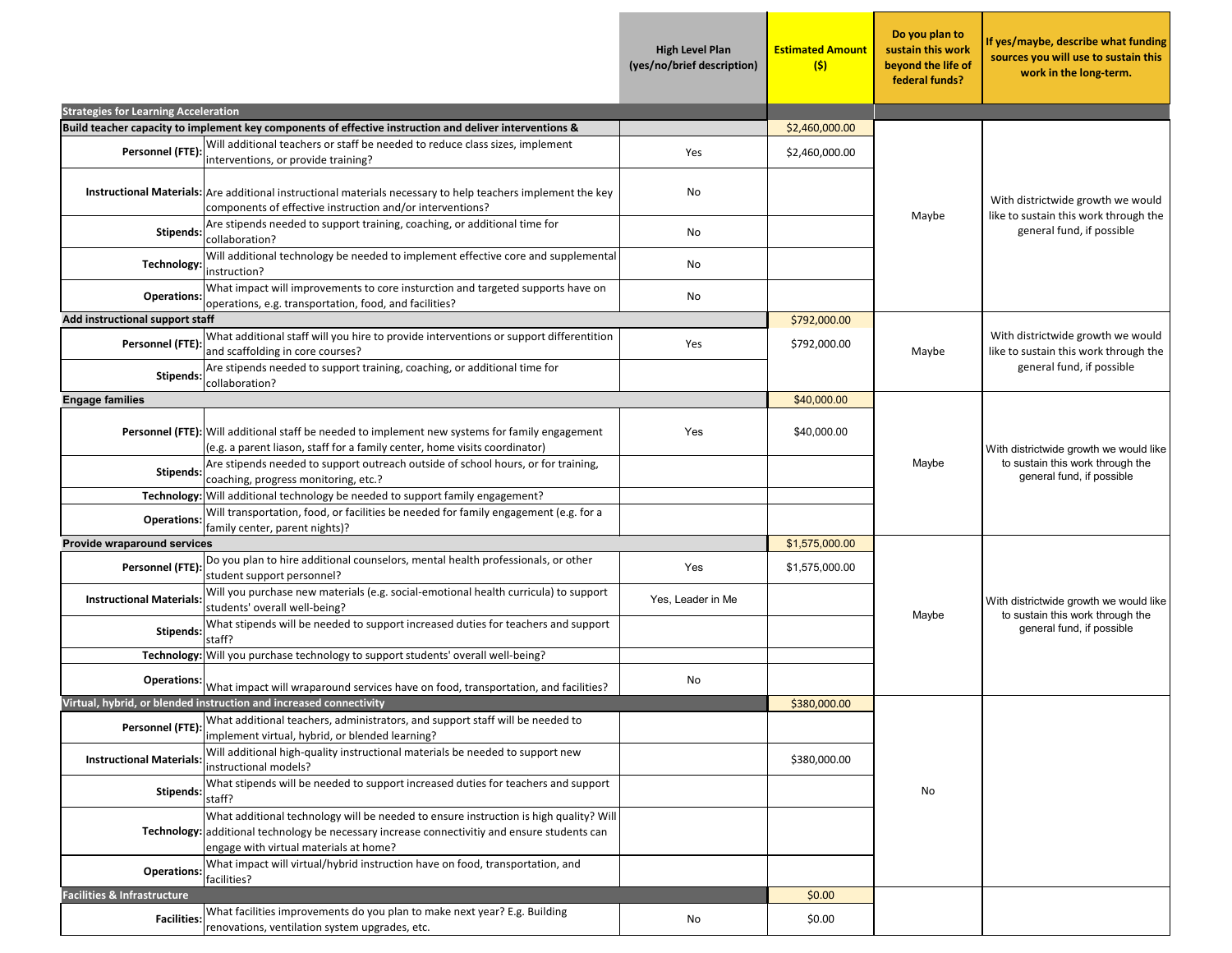**High Level Plan (yes/no/brief description)**

**Estimated AmountHow does this work align to your LEA's mission and vision?**

**(\$)**

**How will this work promote equity?**

| <b>Strategies for Learning Acceleration</b> |                                                                                                                                                                                                                                  |                   |                |                                                                                                              |
|---------------------------------------------|----------------------------------------------------------------------------------------------------------------------------------------------------------------------------------------------------------------------------------|-------------------|----------------|--------------------------------------------------------------------------------------------------------------|
|                                             | Build teacher capacity to implement key components of effective instruction and deliver interventions &                                                                                                                          |                   | \$2,460,000.00 |                                                                                                              |
| Personnel (FTE):                            | Will additional teachers or staff be needed to reduce class sizes, implement<br>interventions, or provide training?                                                                                                              | Yes               | \$2,460,000.00 |                                                                                                              |
|                                             | Instructional Materials: Are additional instructional materials necessary to help teachers implement the key<br>components of effective instruction and/or interventions?                                                        | No                |                |                                                                                                              |
| <b>Stipends:</b>                            | Are stipends needed to support training, coaching, or additional time for<br>collaboration?                                                                                                                                      | No                |                |                                                                                                              |
| Technology:                                 | Will additional technology be needed to implement effective core and supplemental<br>instruction?                                                                                                                                | No                |                |                                                                                                              |
| <b>Operations:</b>                          | What impact will improvements to core insturction and targeted supports have on<br>operations, e.g. transportation, food, and facilities?                                                                                        | No                |                |                                                                                                              |
| Add instructional support staff             |                                                                                                                                                                                                                                  |                   | \$792,000.00   |                                                                                                              |
| Personnel (FTE):                            | What additional staff will you hire to provide interventions or support differentition<br>and scaffolding in core courses?                                                                                                       | Yes               | \$792,000.00   |                                                                                                              |
| <b>Stipends:</b>                            | Are stipends needed to support training, coaching, or additional time for<br>collaboration?                                                                                                                                      |                   |                | In Lockhart ISD, we are focused<br>on "Building a Legacy of                                                  |
| <b>Engage families</b>                      |                                                                                                                                                                                                                                  |                   | \$40,000.00    | Excellence." Even as our school                                                                              |
|                                             | Personnel (FTE): Will additional staff be needed to implement new systems for family engagement<br>(e.g. a parent liason, staff for a family center, home visits coordinator)                                                    | Yes               | \$40,000.00    | district faces challenges due to<br>the pandemic, our commitment<br>to holding high expectations for         |
| <b>Stipends:</b>                            | Are stipends needed to support outreach outside of school hours, or for training,<br>coaching, progress monitoring, etc.?                                                                                                        |                   |                | our students remains. This is<br>increasingly important during a                                             |
|                                             | Technology: Will additional technology be needed to support family engagement?                                                                                                                                                   |                   |                | time in which we see so much<br>learning loss, emotional distress,<br>anxiety, health challenges, strain     |
| <b>Operations</b>                           | Will transportation, food, or facilities be needed for family engagement (e.g. for a<br>family center, parent nights)?                                                                                                           |                   |                |                                                                                                              |
| Provide wraparound services                 |                                                                                                                                                                                                                                  |                   | \$1,575,000.00 | on resources, and increasing                                                                                 |
| Personnel (FTE):                            | Do you plan to hire additional counselors, mental health professionals, or other<br>student support personnel?                                                                                                                   | Yes               | \$1,575,000.00 | difficulty accessing services in the<br>community. The impact of the use<br>of these ESSER funds will enable |
| <b>Instructional Materials:</b>             | Will you purchase new materials (e.g. social-emotional health curricula) to support<br>students' overall well-being?                                                                                                             | Yes, Leader in Me |                | the district to enhance our<br>supports and services to students                                             |
| <b>Stipends:</b>                            | What stipends will be needed to support increased duties for teachers and support<br>staff?                                                                                                                                      |                   |                | in a way that supports the whole<br>child. Through this, we know they                                        |
| Technology:                                 | Will you purchase technology to support students' overall well-being?                                                                                                                                                            |                   |                | will be better equipped to learn,                                                                            |
| <b>Operations:</b>                          | What impact will wraparound services have on food, transportation, and facilities?                                                                                                                                               | No                |                | grow, and achieve excellence.                                                                                |
|                                             | Virtual, hybrid, or blended instruction and increased connectivity                                                                                                                                                               |                   | \$380,000.00   |                                                                                                              |
| Personnel (FTE):                            | What additional teachers, administrators, and support staff will be needed to<br>implement virtual, hybrid, or blended learning?                                                                                                 |                   |                |                                                                                                              |
| <b>Instructional Materials:</b>             | Will additional high-quality instructional materials be needed to support new<br>instructional models?                                                                                                                           |                   | \$380,000.00   |                                                                                                              |
| <b>Stipends</b>                             | What stipends will be needed to support increased duties for teachers and support<br>staff?                                                                                                                                      |                   |                |                                                                                                              |
|                                             | What additional technology will be needed to ensure instruction is high quality? Will<br>Technology: additional technology be necessary increase connectivitiy and ensure students can<br>engage with virtual materials at home? |                   |                |                                                                                                              |
| <b>Operations:</b>                          | What impact will virtual/hybrid instruction have on food, transportation, and<br>facilities?                                                                                                                                     |                   |                |                                                                                                              |
| Facilities & Infrastructure                 |                                                                                                                                                                                                                                  |                   | \$0.00         |                                                                                                              |
| <b>Facilities:</b>                          | What facilities improvements do you plan to make next year? E.g. Building<br>renovations, ventilation system upgrades, etc.                                                                                                      | No                | \$0.00         |                                                                                                              |

 The pandemic uncovered many inequities in access to education in Texas and across the country. In Lockhart ISD, 75 percent of our students are considered economically disadvantaged. Also, within the district's 300 square miles, a total of 60 percent of our students live in rural areas. So much of Caldwell County lacked any towers or internet service, so many of our students did

not have the ability to access distance learning. We were proud that our Board approved funding for the district to build towers in those internet dead zones and provide free internet to students in need so they could have equitable access to learning. LISD has taken action to address other barriers to educational access by providing free meals at curbside operations and bus delivery in rural areas; moving to a 1:1 district two years ahead of schedule to

ensure access to technology; and providing free school supplies to all students PreK ‐ 12 during times when many families are struggling. The ESSER funds will enable us to bolster our ability to address barriers such as

learning loss, engaging and empowering families of students with special needs, providing social and emotional support to ensure students with challenges can access the support they need at school in order to thrive that may not be available in our communities, and offer online learning to those unable to access it in person due to COVID‐ 19. The ESSER funds address the

gaps that are very real for so many of our students to ensure that every learner has what he or she needs to thrive.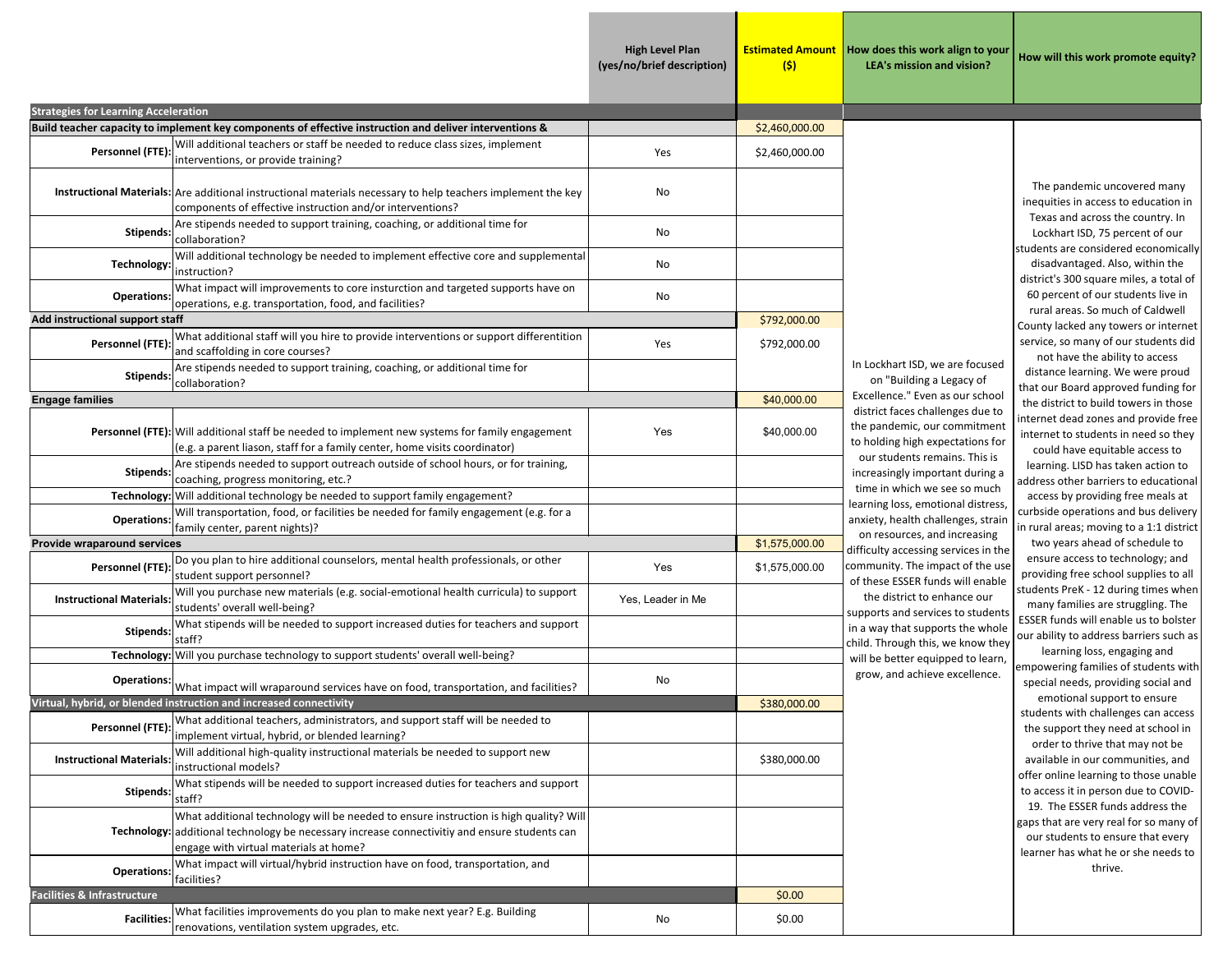|                                             |                                                                                                                                                                                                                                  | <b>High Level Plan</b><br>(yes/no/brief description) | <b>Estimated Amount</b><br>(s) | Will this work have<br>an impact on staffing<br>or scheduling? | If yes, how do you plan to adjust staffing and<br>scheduling to maximize the impact of this<br>work on student learning and overall<br>wellbeing? |
|---------------------------------------------|----------------------------------------------------------------------------------------------------------------------------------------------------------------------------------------------------------------------------------|------------------------------------------------------|--------------------------------|----------------------------------------------------------------|---------------------------------------------------------------------------------------------------------------------------------------------------|
| <b>Strategies for Learning Acceleration</b> |                                                                                                                                                                                                                                  |                                                      |                                |                                                                |                                                                                                                                                   |
|                                             | Build teacher capacity to implement key components of effective instruction and deliver interventions &                                                                                                                          |                                                      | \$2,460,000.00                 |                                                                |                                                                                                                                                   |
| Personnel (FTE)                             | Will additional teachers or staff be needed to reduce class sizes, implement<br>interventions, or provide training?                                                                                                              | Yes                                                  | \$2,460,000.00                 |                                                                | Additional staffing allows for smaller group<br>and targeted intervention for our students                                                        |
|                                             | Instructional Materials: Are additional instructional materials necessary to help teachers implement the key<br>components of effective instruction and/or interventions?                                                        | No                                                   |                                | Yes                                                            |                                                                                                                                                   |
| <b>Stipends:</b>                            | Are stipends needed to support training, coaching, or additional time for<br>collaboration?                                                                                                                                      | No                                                   |                                |                                                                |                                                                                                                                                   |
| Technology:                                 | Will additional technology be needed to implement effective core and supplemental<br>instruction?                                                                                                                                | No                                                   |                                |                                                                |                                                                                                                                                   |
| <b>Operations:</b>                          | What impact will improvements to core insturction and targeted supports have on<br>operations, e.g. transportation, food, and facilities?                                                                                        | No                                                   |                                |                                                                |                                                                                                                                                   |
| <b>Add instructional support staff</b>      |                                                                                                                                                                                                                                  |                                                      | \$792,000.00                   |                                                                |                                                                                                                                                   |
| Personnel (FTE)                             | What additional staff will you hire to provide interventions or support differentition<br>and scaffolding in core courses?                                                                                                       | Yes                                                  | \$792,000.00                   | Yes                                                            | Additional staffing allows for support in the<br>classroom for smaller teacher to student ratio                                                   |
| Stipends:                                   | Are stipends needed to support training, coaching, or additional time for<br>collaboration?                                                                                                                                      |                                                      |                                |                                                                | interventions                                                                                                                                     |
| <b>Engage families</b>                      |                                                                                                                                                                                                                                  |                                                      | \$40,000.00                    |                                                                |                                                                                                                                                   |
|                                             | <b>Personnel (FTE):</b> Will additional staff be needed to implement new systems for family engagement<br>(e.g. a parent liason, staff for a family center, home visits coordinator)                                             | Yes                                                  | \$40,000.00                    | Yes                                                            | This new position will allow support of parent                                                                                                    |
| Stipends:                                   | Are stipends needed to support outreach outside of school hours, or for training,<br>coaching, progress monitoring, etc.?                                                                                                        |                                                      |                                |                                                                | involvement to help with the support for student<br>learning starting at home                                                                     |
|                                             | Technology: Will additional technology be needed to support family engagement?                                                                                                                                                   |                                                      |                                |                                                                |                                                                                                                                                   |
| <b>Operations:</b>                          | Will transportation, food, or facilities be needed for family engagement (e.g. for a<br>family center, parent nights)?                                                                                                           |                                                      |                                |                                                                |                                                                                                                                                   |
| Provide wraparound services                 |                                                                                                                                                                                                                                  |                                                      | \$1,575,000.00                 |                                                                |                                                                                                                                                   |
| Personnel (FTE)                             | Do you plan to hire additional counselors, mental health professionals, or other<br>student support personnel?                                                                                                                   | Yes                                                  | \$1,575,000.00                 |                                                                |                                                                                                                                                   |
| <b>Instructional Materials:</b>             | Will you purchase new materials (e.g. social-emotional health curricula) to support<br>students' overall well-being?                                                                                                             | Yes, Leader in Me                                    |                                |                                                                |                                                                                                                                                   |
| <b>Stipends:</b>                            | What stipends will be needed to support increased duties for teachers and support<br>staff?                                                                                                                                      |                                                      |                                |                                                                |                                                                                                                                                   |
|                                             | Technology: Will you purchase technology to support students' overall well-being?                                                                                                                                                |                                                      |                                |                                                                |                                                                                                                                                   |
|                                             | Operations: What impact will wraparound services have on food, transportation, and facilities?                                                                                                                                   | No                                                   |                                |                                                                |                                                                                                                                                   |
|                                             | Virtual, hybrid, or blended instruction and increased connectivity                                                                                                                                                               |                                                      | \$380,000.00                   |                                                                |                                                                                                                                                   |
| Personnel (FTE):                            | What additional teachers, administrators, and support staff will be needed to<br>implement virtual, hybrid, or blended learning?                                                                                                 |                                                      |                                |                                                                |                                                                                                                                                   |
| <b>Instructional Materials</b>              | Will additional high-quality instructional materials be needed to support new<br>instructional models?                                                                                                                           |                                                      | \$380,000.00                   |                                                                | Teachers were hired from external vendor to                                                                                                       |
| <b>Stipends:</b>                            | What stipends will be needed to support increased duties for teachers and support<br>staff?                                                                                                                                      |                                                      |                                | No                                                             | provide the virtual learning for students<br>affected by COVID                                                                                    |
|                                             | What additional technology will be needed to ensure instruction is high quality? Will<br>Technology: additional technology be necessary increase connectivitiy and ensure students can<br>engage with virtual materials at home? |                                                      |                                |                                                                |                                                                                                                                                   |
| <b>Operations</b>                           | What impact will virtual/hybrid instruction have on food, transportation, and<br>facilities?                                                                                                                                     |                                                      |                                |                                                                |                                                                                                                                                   |
| <b>Facilities &amp; Infrastructure</b>      |                                                                                                                                                                                                                                  |                                                      | \$0.00                         |                                                                |                                                                                                                                                   |
| <b>Facilities:</b>                          | What facilities improvements do you plan to make next year? E.g. Building<br>renovations, ventilation system upgrades, etc.                                                                                                      | No                                                   | \$0.00                         |                                                                |                                                                                                                                                   |

 $\mathcal{L}_{\mathcal{A}}$